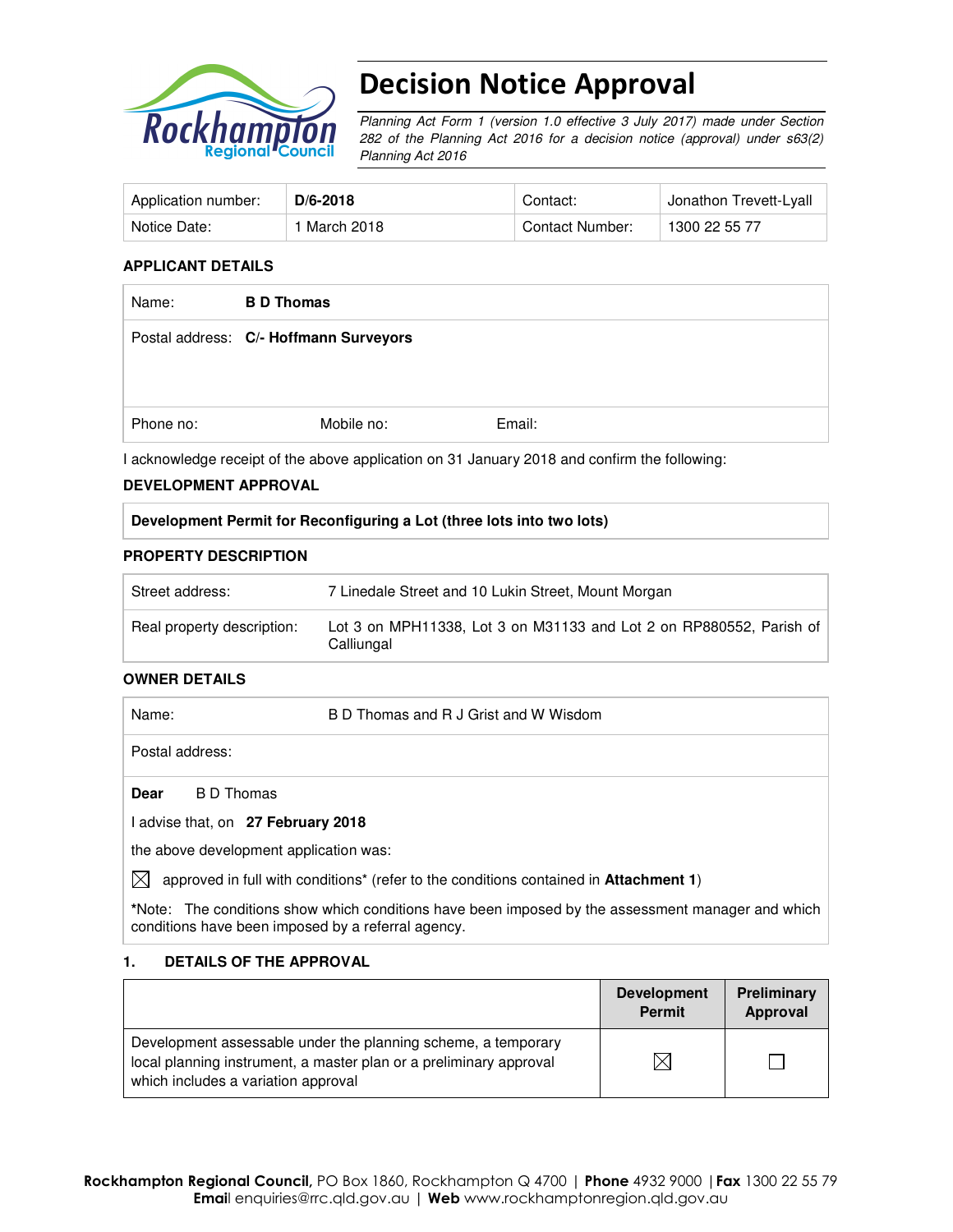# **2. CONDITIONS**

This approval is subject to the conditions in Attachment 1.

# **3. FURTHER DEVELOPMENT PERMITS REQUIRED NIL**

#### **4. REFERRAL AGENCIES** NIL

#### **5. THE APPROVED PLANS**

#### **The approved development must be completed and maintained generally in accordance with the approved drawings and documents:**

| Drawing/report title          | <b>Prepared by</b> | Date            | Reference number       |
|-------------------------------|--------------------|-----------------|------------------------|
| Proposal Plan<br>Sheet 1 of 2 | Hoffmann Surveyors | 9 December 2017 | R17040-PRO-001 - Rev A |
| Proposal Plan<br>Sheet 2 of 2 | Hoffmann Surveyors | 9 December 2017 | R17040-PRO-001 - Rev A |

# **6. CURRENCY PERIOD FOR THE APPROVAL (S.85)**

The standard currency periods stated in section 85 of Planning Act 2016 apply to each aspect of development in this approval, if not stated in the conditions of approval attached.

# **7. STATEMENT OF REASONS**

| <b>Description of the</b><br>development        | The proposed development is for Reconfiguring a Lot - (three lots into<br>two lots)                                                                                                                                                                                                                                                                             |  |  |
|-------------------------------------------------|-----------------------------------------------------------------------------------------------------------------------------------------------------------------------------------------------------------------------------------------------------------------------------------------------------------------------------------------------------------------|--|--|
| <b>Reasons for Decision</b>                     | Assessment of the development against the relevant zone purpose,<br>planning scheme codes and planning scheme policies demonstrates that<br>the proposed development will not cause significant adverse impacts on<br>surrounding natural environment, built environment<br>the<br>and<br>infrastructure, community facilities, or local character and amenity. |  |  |
| <b>Assessment Benchmarks</b>                    | The proposed development was assessed<br>against the following<br>assessment benchmarks:                                                                                                                                                                                                                                                                        |  |  |
|                                                 | Low Density Residential Zone Code; and<br>Steep Land Overlay Code.<br>٠                                                                                                                                                                                                                                                                                         |  |  |
| <b>Compliance with</b><br>assessment benchmarks | The development was assessed against all of the assessment<br>benchmarks listed above and complies with them all.                                                                                                                                                                                                                                               |  |  |

#### **8. RIGHTS OF APPEAL**

The rights of an applicant to appeal to a tribunal or the Planning and Environment Court against a decision about a development application are set out in chapter 6, part 1 of the Planning Act 2016. For particular applications, there may also be a right to make an application for a declaration by a tribunal (see chapter 6, part 2 of the Planning Act 2016).

#### Appeal by an applicant

An applicant for a development application may appeal to the Planning and Environment Court against the following:

- the refusal of all or part of the development application
- a provision of the development approval
- the decision to give a preliminary approval when a development permit was applied for
- a deemed refusal of the development application.

An applicant may also have a right to appeal to the Development tribunal. For more information, see schedule 1 of the Planning Act 2016.

The timeframes for starting an appeal in the Planning and Environment Court are set out in section 229 of the Planning Act 2016.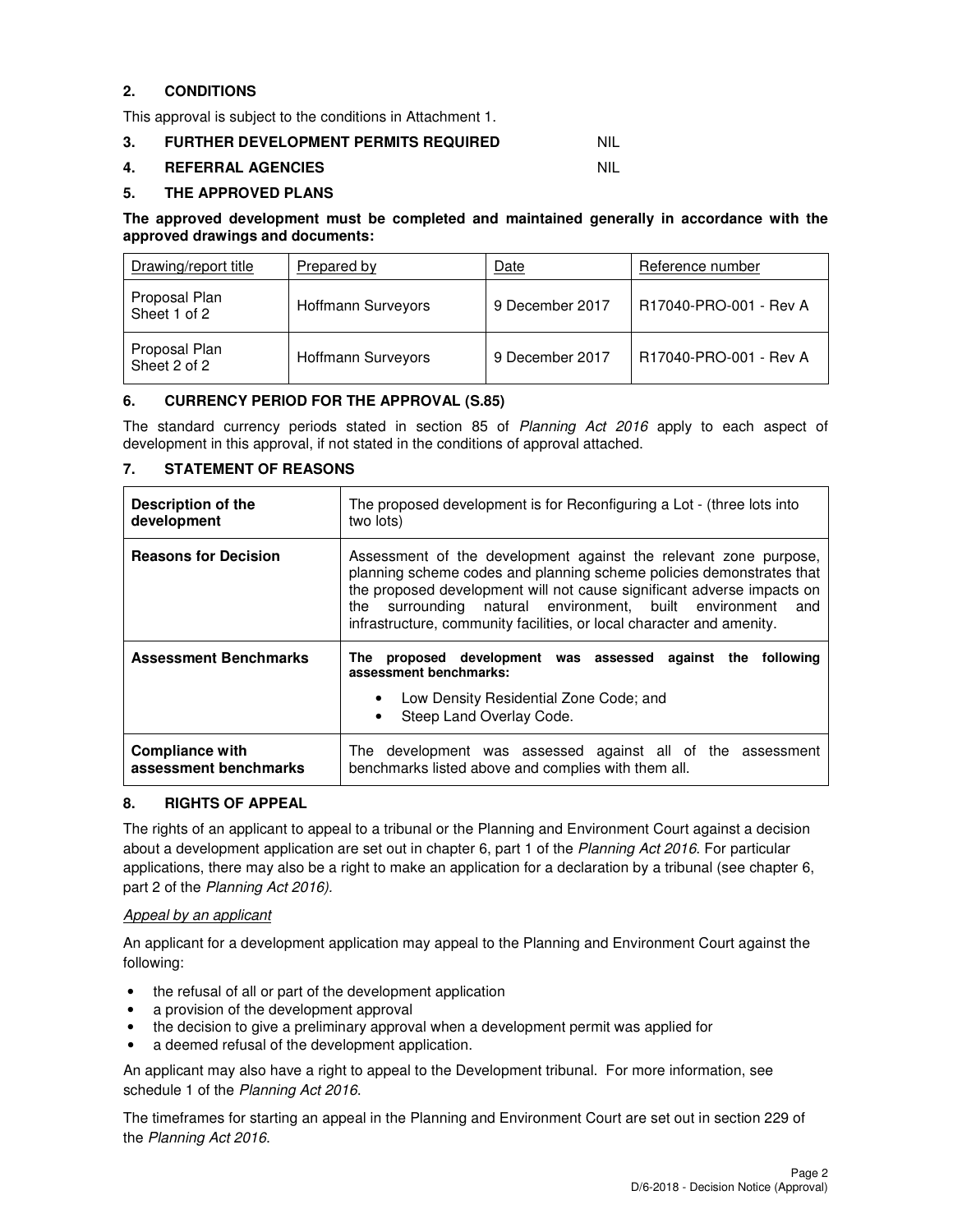**Attachment 2** is an extract from the Planning Act 2016 that sets down the applicant's appeal rights and the appeal rights of a submitter.

#### **9. WHEN THE DEVELOPMENT APPROVAL TAKES EFFECT**

This development approval takes effect:

From the time the decision notice is given – if there is no submitter and the applicant does not appeal the decision to the court.

Or

- When the submitter's appeal period ends – if there is a submitter and the applicant does not appeal the decision to the court.

Or

- Subject to the decision of the court, when the appeal is finally decided – if an appeal is made to the court.

This approval will lapse unless substantially commenced within the above stated currency periods (refer to sections 85 of Planning Act 2016 for further details).

# **10. ASSESSMENT MANAGER**

| Name:<br>1 March 2018<br>Date:<br>Signature:<br><b>COORDINATOR</b><br><b>DEVELOPMENT ASSESSMENT</b> |
|-----------------------------------------------------------------------------------------------------|
|-----------------------------------------------------------------------------------------------------|

# **Attachment 1 – Conditions of the approval**

**Part 1 – Conditions imposed by the assessment manager** [Note: where a condition is imposed about infrastructure under Chapter 4 of the Planning Act 2016, the relevant provision of the Act under which this condition was imposed must be specified.]

#### **Attachment 2—Extract on appeal rights**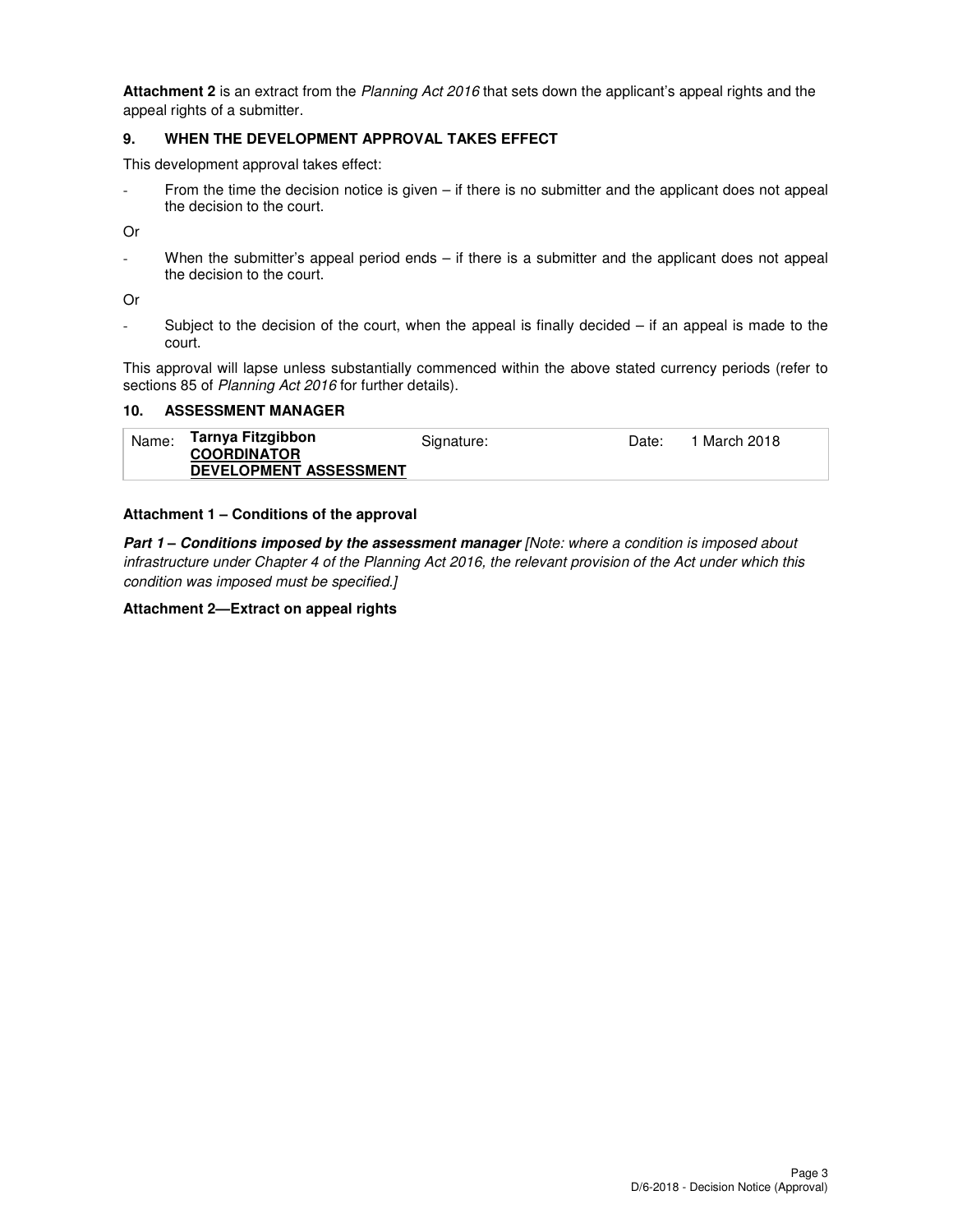

# **Attachment 1 – Part 1 Rockhampton Regional Council Conditions**

Planning Act 2016

# 1.0 ADMINISTRATION

- 1.1 The Developer and his employee, agent, contractor or invitee is responsible for ensuring compliance with the conditions of this development approval.
- 1.2 Where these Conditions refer to "Council" in relation to requiring Council to approve or to be satisfied as to any matter, or conferring on the Council a function, power or discretion, that role may be fulfilled in whole or in part by a delegate appointed for that purpose by the Council.
- 1.3 All conditions, works, or requirements of this development approval must be undertaken and completed:
	- 1.3.1 to Council's satisfaction;
	- 1.3.2 at no cost to Council; and
	- 1.3.3 prior to the issue of the Compliance Certificate for the Survey Plan,

unless otherwise stated.

- 1.4 Infrastructure requirements of this development approval must be contributed to the relevant authorities, where applicable, at no cost to Council, prior to the issue of the Compliance Certificate for the Survey Plan, unless otherwise stated.
- 1.5 All works must be designed, constructed and maintained in accordance with the relevant Council policies, guidelines and standards, unless otherwise stated.
- 1.6 All engineering drawings/specifications, design and construction works must be in accordance with the requirements of the relevant Australian Standards and must be approved, supervised and certified by a Registered Professional Engineer of Queensland.
- 2.0 APPROVED PLANS AND DOCUMENTS
- 2.1 The approved development must be completed and maintained generally in accordance with the approved plans and documents, except where amended by any condition of this development approval:

| Drawing/report title          | Prepared by           | Date            | Reference number       |
|-------------------------------|-----------------------|-----------------|------------------------|
| Proposal Plan<br>Sheet 1 of 2 | Hoffmann<br>Surveyors | 9 December 2017 | R17040-PRO-001 - Rev A |
| Proposal Plan<br>Sheet 2 of 2 | Hoffmann<br>Surveyors | 9 December 2017 | R17040-PRO-001 - Rev A |

2.2 Where there is any conflict between the conditions of this development approval and the details shown on the approved plans and documents, the conditions of this development approval must prevail.

# 3.0 PLUMBING AND DRAINAGE WORKS

3.1 Alteration, disconnection or relocation of internal plumbing and sanitary drainage works associated with the existing buildings must be in accordance with regulated work under the Plumbing and Drainage Act and Council's Plumbing and Drainage Policies.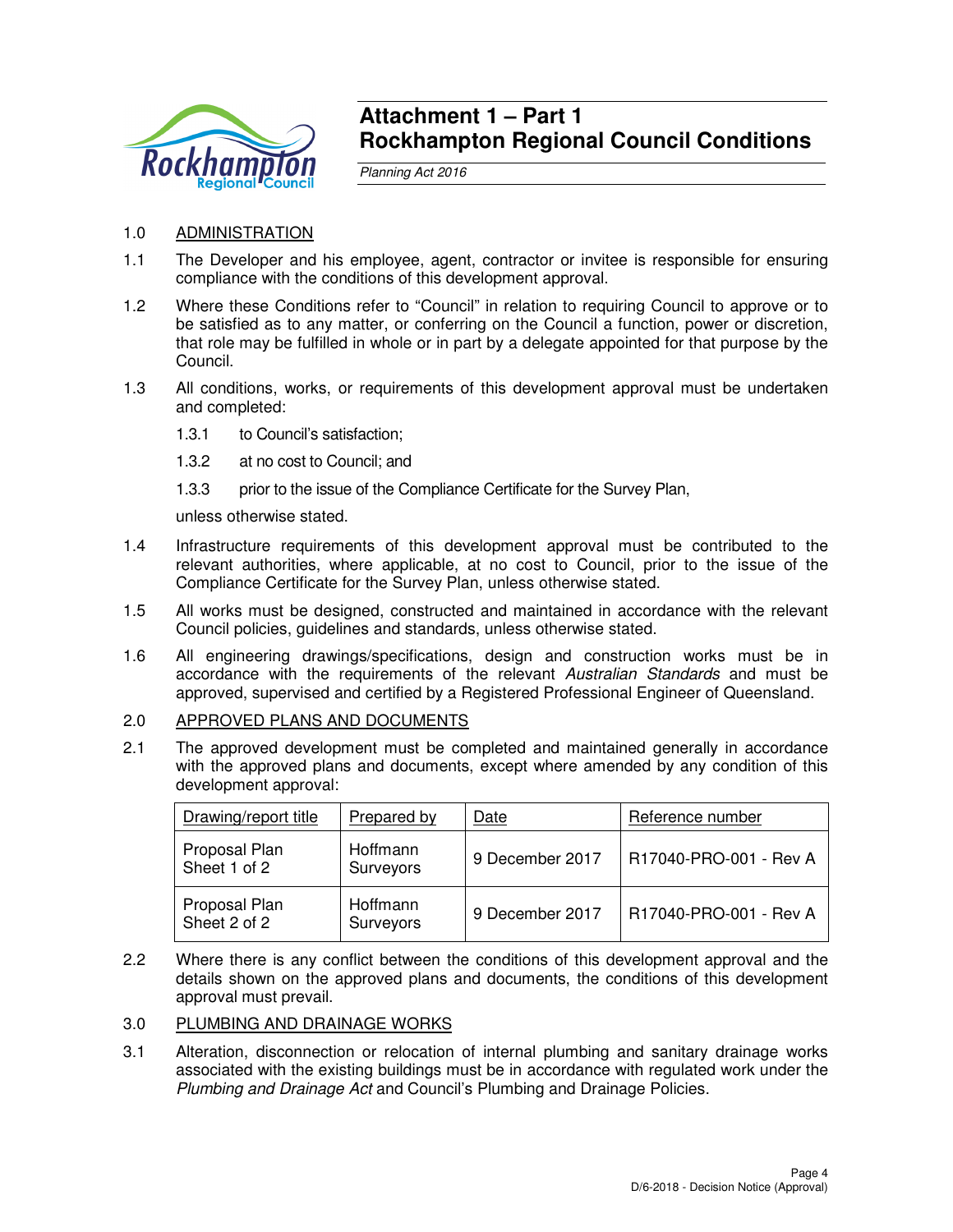- 3.2 Any internal plumbing and sanitary drainage (on-site sewerage facilities) for all of the existing buildings located within proposed Lots 20 and 21 must be contained within the lot it serves.
- 3.3 Any required relocation of the internal plumbing and sanitary drainage pipeworks within proposed Lots 20 and 21 must be under a separate Plumbing and Drainage approval.
- 3.4 The application for the Compliance Certificate for the Survey Plan must be accompanied by design drawings of existing on-site sewerage and effluent disposal areas located within each proposed lot.

# 4.0 ASSET MANAGEMENT

- 4.1 Any alteration necessary to electricity, telephone, water mains, sewerage mains, and/or public utility installations resulting from the development or in connection with the development, must be undertaken and completed at no cost to Council.
- 4.2 Any damage to existing stormwater, water supply and sewerage infrastructure, kerb and channel, pathway or roadway (including removal of concrete slurry from public land and Council infrastructure), that occurs while any works are being carried out in association with this development approval must be repaired at full cost to the developer. This includes the reinstatement of any existing traffic signs or pavement markings that may have been removed or damaged.

# 5.0 OPERATING PROCEDURES

5.1 All construction materials, waste, waste skips, machinery and contractors' vehicles must be located and stored or parked within the development site. Storage of materials, or parking of construction machinery or contractors' vehicles must not occur within Linedale Street or Lukin Street.

# ADVISORY NOTES

# NOTE 1. Aboriginal Cultural Heritage

It is advised that under section 23 of the Aboriginal Cultural Heritage Act 2003, a person who carries out an activity must take all reasonable and practicable measures to ensure the activity does not harm Aboriginal cultural heritage (the "cultural heritage duty of care"). Maximum penalties for breaching the duty of care are listed in the Aboriginal cultural heritage legislation. The information on Aboriginal cultural heritage is available on the Department of Aboriginal and Torres Strait Islander and Partnerships website www.datsip.qld.gov.au.

# NOTE 2. Asbestos Removal

Any demolition and/or removal works involving asbestos materials must be undertaken in accordance with the requirements of the Work Health and Safety Act 2011 and Public Health Act 2005.

# NOTE 3. General Environmental Duty

General environmental duty under the *Environmental Protection Act 1994* prohibits unlawful environmental nuisance caused by noise, aerosols, particles, dust, ash, fumes, light, odour or smoke beyond the boundaries of the development site during all stages of the development including earthworks, construction and operation.

# NOTE 4. General Safety Of Public During Construction

The Work Health and Safety Act 2011 and Manual of Uniform Traffic Control Devices must be complied with in carrying out any construction works, and to ensure safe traffic control and safe public access in respect of works being constructed on a road.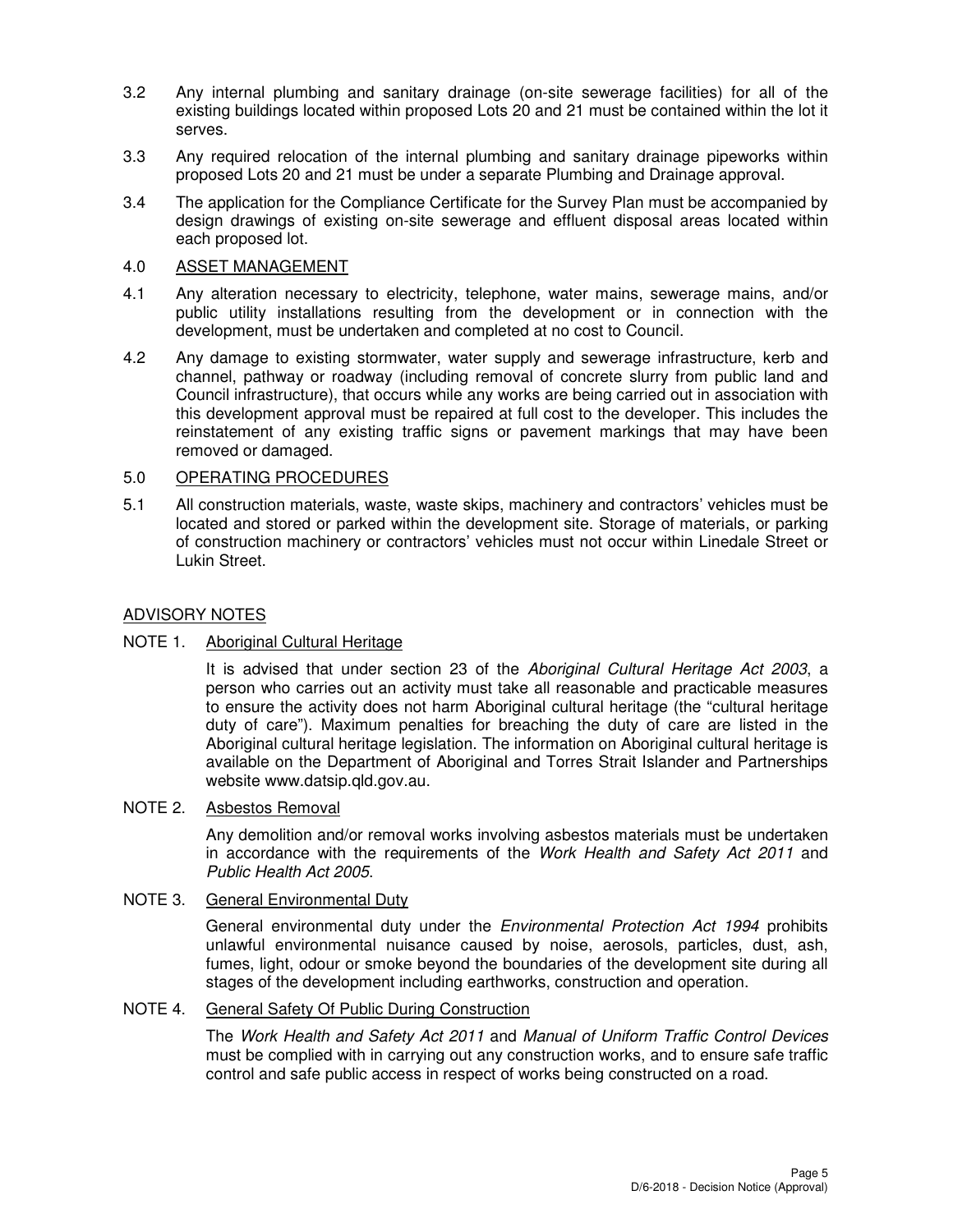# NOTE 5. Upgrade of On-site Sewerage Facility

The applicant must ensure the existing on-site sewerage facilities are adequate for the proposed Lots 20 and 21. Should the existing on-site sewerage facilities not be adequate, upgrade of the system must be required. Upgrade of on-site sewerage facilities must be in accordance with the Queensland Plumbing and Wastewater Code and Council's Plumbing and Drainage Policies.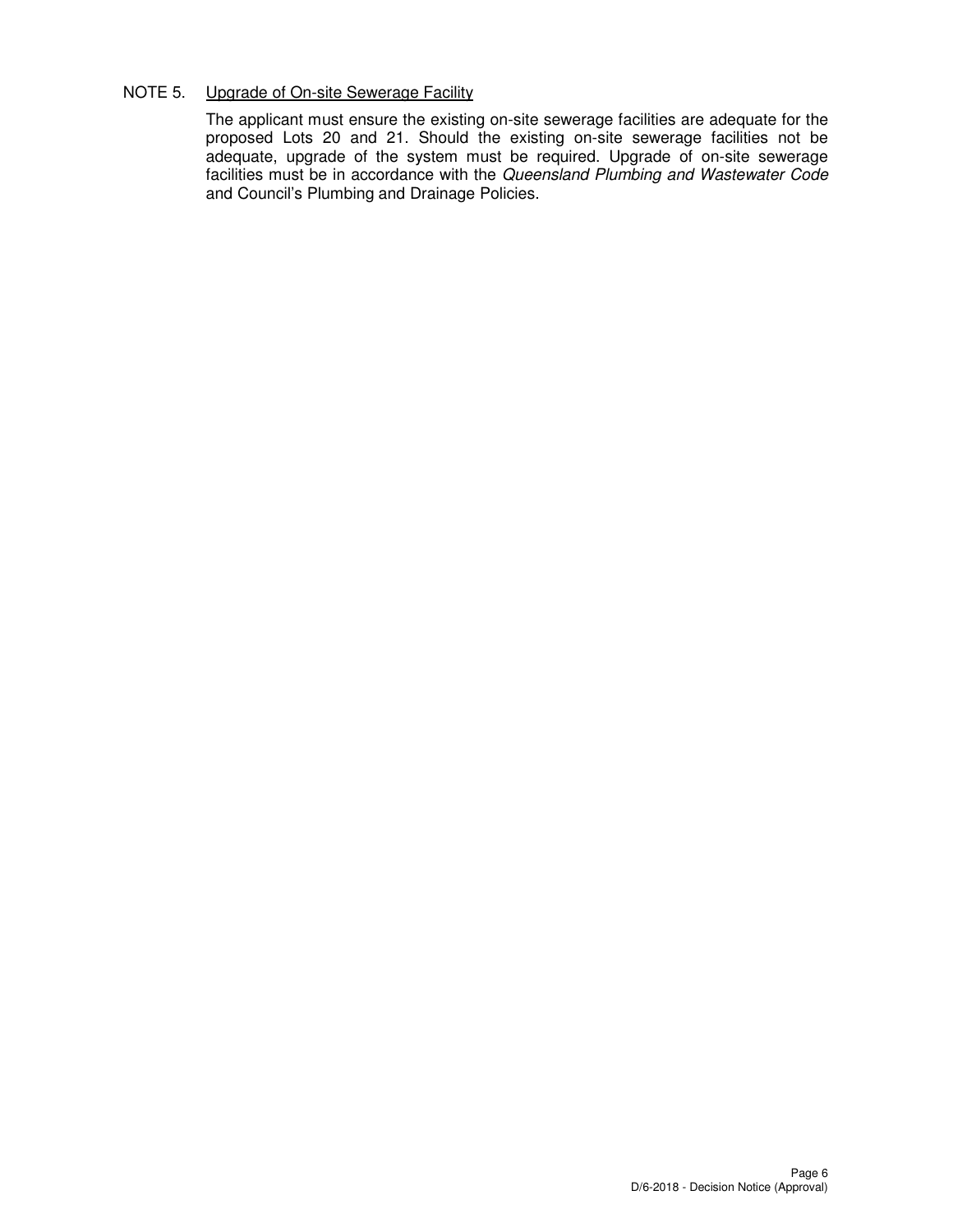

# **Attachment 2 - Appeal Rights**

PLANNING ACT 2016

The following is an extract from the Planning Act 2016 (Chapter 6)

#### **Appeal rights**

#### **229 Appeals to tribunal or P&E Court**

- (1) Schedule 1 states—
	- (a) matters that may be appealed to— (i) either a tribunal or the P&E Court; or (ii) only a tribunal; or (iii) only the P&E Court; and
	- (b) the person—
		- (i) who may appeal a matter (the **appellant**); and
		- (ii) who is a respondent in an appeal of the matter; and (iii) who is a co-respondent in an appeal of the matter; and
		- (iv) who may elect to be a co-respondent in an appeal of the matter.
- (2) An appellant may start an appeal within the appeal period.
- (3) The **appeal period** is—
	- (a) for an appeal by a building advisory agency—10 business days after a decision notice for the decision is given to the agency or
	- (b) for an appeal against a deemed refusal—at any time after the deemed refusal happens; or
	- (c) for an appeal against a decision of the Minister, under chapter 7, part 4, to register premises or to renew the registration of premises—20 business days after a notice is published under section 269(3)(a) or (4); or
	- (d) for an appeal against an infrastructure charges notice— 20 business days after the infrastructure charges notice is given to the person; or
	- (e) for an appeal about a deemed approval of a development application for which a decision notice has not been given—30 business days after the applicant gives the deemed approval notice to the assessment manager; or
	- (f) for any other appeal—20 business days after a notice of the decision for the matter, including an enforcement notice, is given to the person.
	- Note—

See the P&E Court Act for the court's power to extend the appeal period.

- (4) Each respondent and co-respondent for an appeal may be heard in the appeal.
- (5) If an appeal is only about a referral agency's response, the assessment manager may apply to the tribunal or P&E Court to withdraw from the appeal.
- (6) To remove any doubt, it is declared that an appeal against an infrastructure charges notice must not be about—
	- (a) the adopted charge itself; or
	- (b) for a decision about an offset or refund—
		- (i) the establishment cost of trunk infrastructure identified in a LGIP; or
		- (ii) the cost of infrastructure decided using the method
- included in the local government's charges resolution. **230 Notice of appeal**
- (1) An appellant starts an appeal by lodging, with the registrar of the tribunal or P&E Court, a notice of appeal that—
	- (a) is in the approved form; and
	- (b) succinctly states the grounds of the appeal.
- (2) The notice of appeal must be accompanied by the required fee.
- (3) The appellant or, for an appeal to a tribunal, the registrar must, within the service period, give a copy of the notice of appeal to—
- (a) the respondent for the appeal; and
- (b) each co-respondent for the appeal; and
- (c) for an appeal about a development application under schedule 1, table 1, item 1—each principal submitter for the development application; and
- (d) for an appeal about a change application under schedule 1, table 1, item 2—each principal submitter for the change application; and
- (e) each person who may elect to become a co-respondent for the appeal, other than an eligible submitter who is not a principal submitter in an appeal under paragraph  $(c)$  or  $(d)$ ; and
- (f) for an appeal to the P&E Court—the chief executive; and
- (g) for an appeal to a tribunal under another Act—any other person who the registrar considers appropriate.
- (4) The **service period** is—
	- (a) if a submitter or advice agency started the appeal in the P&E Court—2 business days after the appeal is started; or
	- (b) otherwise—10 business days after the appeal is started.
- (5) A notice of appeal given to a person who may elect to be a co-respondent must state the effect of subsection
- (6) A person elects to be a co-respondent by filing a notice of election, in the approved form, within 10 business days after the notice of appeal is given to the person*.*
- **231 Other appeals**
- (1) Subject to this chapter, schedule 1 and the P&E Court Act, unless the Supreme Court decides a decision or other matter under this Act is affected by jurisdictional error, the decision or matter is non-appealable.
- (2) The Judicial Review Act 1991, part 5 applies to the decision or matter to the extent it is affected by jurisdictional error.
- (3) A person who, but for subsection (1) could have made an application under the Judicial Review Act 1991 in relation to the decision or matter, may apply under part 4 of that Act for a statement of reasons in relation to the decision or matter.
- (4) In this section— **decision** includes—
	- (a) conduct engaged in for the purpose of making a decision; and
	- (b) other conduct that relates to the making of a decision; and
	- (c) the making of a decision or the failure to make a decision; and
	- (d) a purported decision; and
	- (e) a deemed refusal.

**non-appealable**, for a decision or matter, means the decision or matter—

- (a) is final and conclusive; and
- (b) may not be challenged, appealed against, reviewed, quashed, set aside or called into question in any other way under the Judicial Review Act 1991 or otherwise, whether by the Supreme Court, another court, a tribunal or another entity; and
- (c) is not subject to any declaratory, injunctive or other order of the Supreme Court, another court, a tribunal or another entity on any ground.

#### **232 Rules of the P&E Court**

- (1) A person who is appealing to the P&E Court must comply with the rules of the court that apply to the appeal.
- (2) However, the P&E Court may hear and decide an appeal even if the person has not complied with rules of the P&E Court.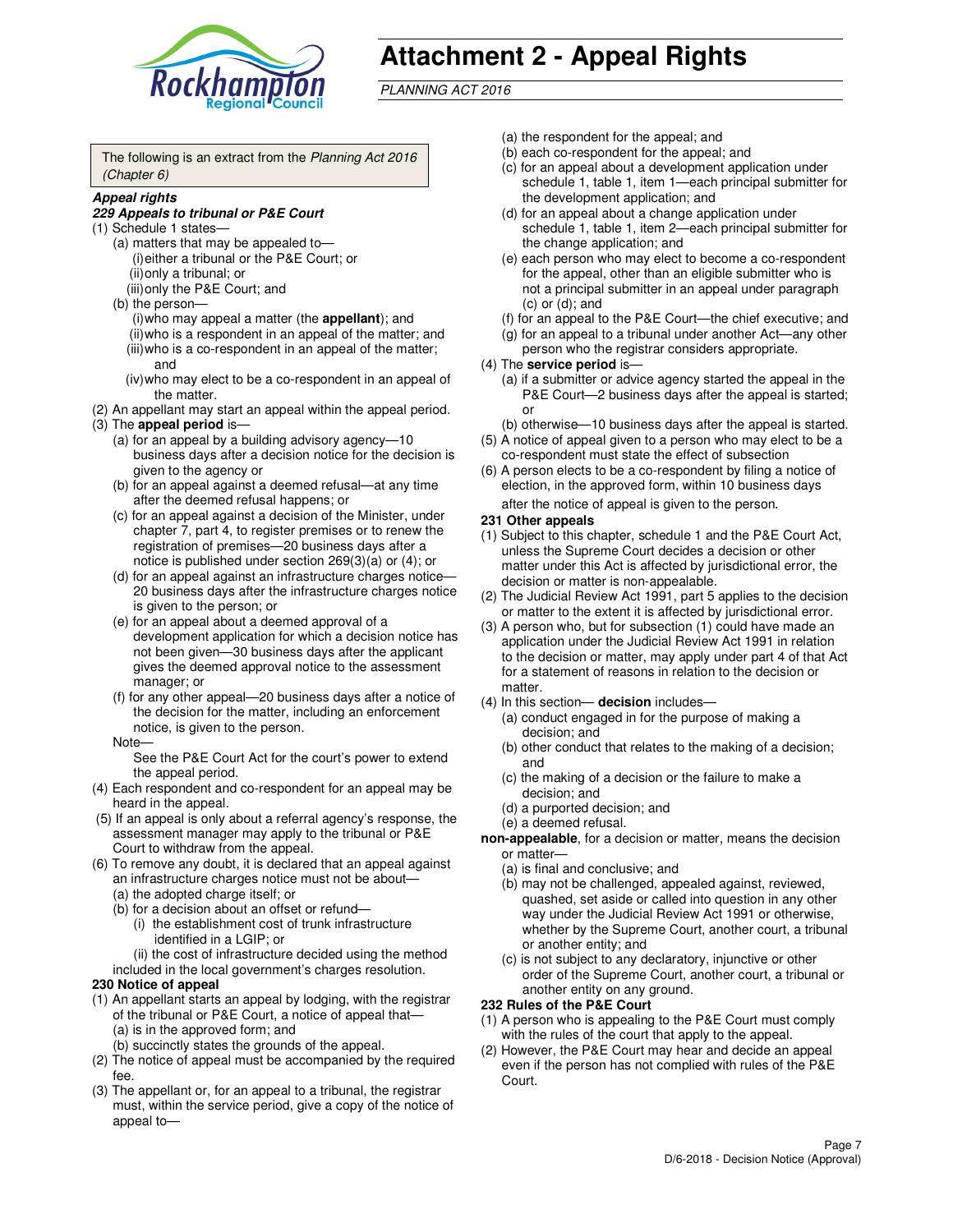

# **Appeal Rights**

PLANNING ACT 2016

# **Schedule 1**

# **Appeals section 229**

#### **1 Appeal rights and parties to appeals**

- (1) Table 1 states the matters that may be appealed to—(a) the P&E court; or (b) a tribunal.
- (2) However, table 1 applies to a tribunal only if the matter involves—
	- (a) the refusal, or deemed refusal of a development application, for—
	- (i) a material change of use for a classified building; or
	- (ii) operational work associated with building work, a retaining wall, or a tennis court; or
	- (b) a provision of a development approval for—
	- (i) a material change of use for a classified building; or
- (ii) operational work associated with building work, a retaining wall, or a tennis court; or
	- (c) if a development permit was applied for—the decision to give a preliminary approval for—
		- (i) a material change of use for a classified building; or
		- (ii) operational work associated with building work, a retaining wall, or a tennis court; or
	- (d) a development condition if—
		- (i) the development approval is only for a material change of use that involves the use of a building classified under the Building Code as a class 2 building; and
		- (ii) the building is, or is proposed to be, not more than 3 storeys; and
		- (iii) the proposed development is for not more than 60 sole-occupancy units; or
	- (e) a decision for, or a deemed refusal of, an extension application for a development approval that is only for a material change of use of a classified building; or
	- (f) a decision for, or a deemed refusal of, a change application for a development approval that is only for a material change of use of a classified building; or
	- (g) a matter under this Act, to the extent the matter relates to—
		- (i) the Building Act, other than a matter under that Act that may or must be decided by the Queensland Building and Construction Commission; or
		- (ii) the Plumbing and Drainage Act, part 4 or 5; or
	- (h) a decision to give an enforcement notice in relation to a matter under paragraphs (a) to (g); or
	- (i) a decision to give an infrastructure charges notice; or
	- (j) the refusal, or deemed refusal, of a conversion application; or
	- (k) a matter that, under another Act, may be appealed to the tribunal; or
	- (l) a matter prescribed by regulation.
- (3) Also, table 1 does not apply to a tribunal if the matter
	- involves—
	- (a) for a matter in subsection  $(2)(a)$  to  $(d)$ 
		- (i) a development approval for which the development application required impact assessment; and
		- (ii) a development approval in relation to which the assessment manager received a properly made submission for the development application; or
	- (b) a provision of a development approval about the identification or inclusion, under a variation approval, of a matter for the development.
- (4) Table 2 states the matters that may be appealed only to the P&E Court.
- (5) Table 3 states the matters that may be appealed only to the tribunal.
- (6) In each table—
	- (a) column 1 states the appellant in the appeal; and
	- (b) column 2 states the respondent in the appeal; and
	- (c) column 3 states the co-respondent (if any) in the appeal; and
	- (d) column 4 states the co-respondents by election (if any) in the appeal.
- $(7)$  If the chief executive receives a notice of appeal under section  $230(3)(f)$ , the chief executive may elect to be a corespondent in the appeal.

| Table 1<br>Appeals to the P&E Court and, for certain matters, to a tribunal                                                                                                                                                                                                                                                                    |                           |                                         |                                                       |  |
|------------------------------------------------------------------------------------------------------------------------------------------------------------------------------------------------------------------------------------------------------------------------------------------------------------------------------------------------|---------------------------|-----------------------------------------|-------------------------------------------------------|--|
| 1. Development applications<br>An appeal may be made against-<br>(a) the refusal of all or part of the development application; or<br>(b) the deemed refusal of the development application; or<br>(c) a provision of the development approval; or<br>(d) if a development permit was applied for—the decision to give a preliminary approval. |                           |                                         |                                                       |  |
| Column 1                                                                                                                                                                                                                                                                                                                                       | Column 2                  | Column 3                                | Column 4                                              |  |
| Appellant                                                                                                                                                                                                                                                                                                                                      | Respondent                | Co-respondent                           | Co-respondent by election                             |  |
|                                                                                                                                                                                                                                                                                                                                                |                           | (if any)                                | $($ if any $)$                                        |  |
| The applicant                                                                                                                                                                                                                                                                                                                                  | The assessment<br>manager | If the appeal is about<br>a concurrence | 1 A concurrence agency that is<br>not a co-respondent |  |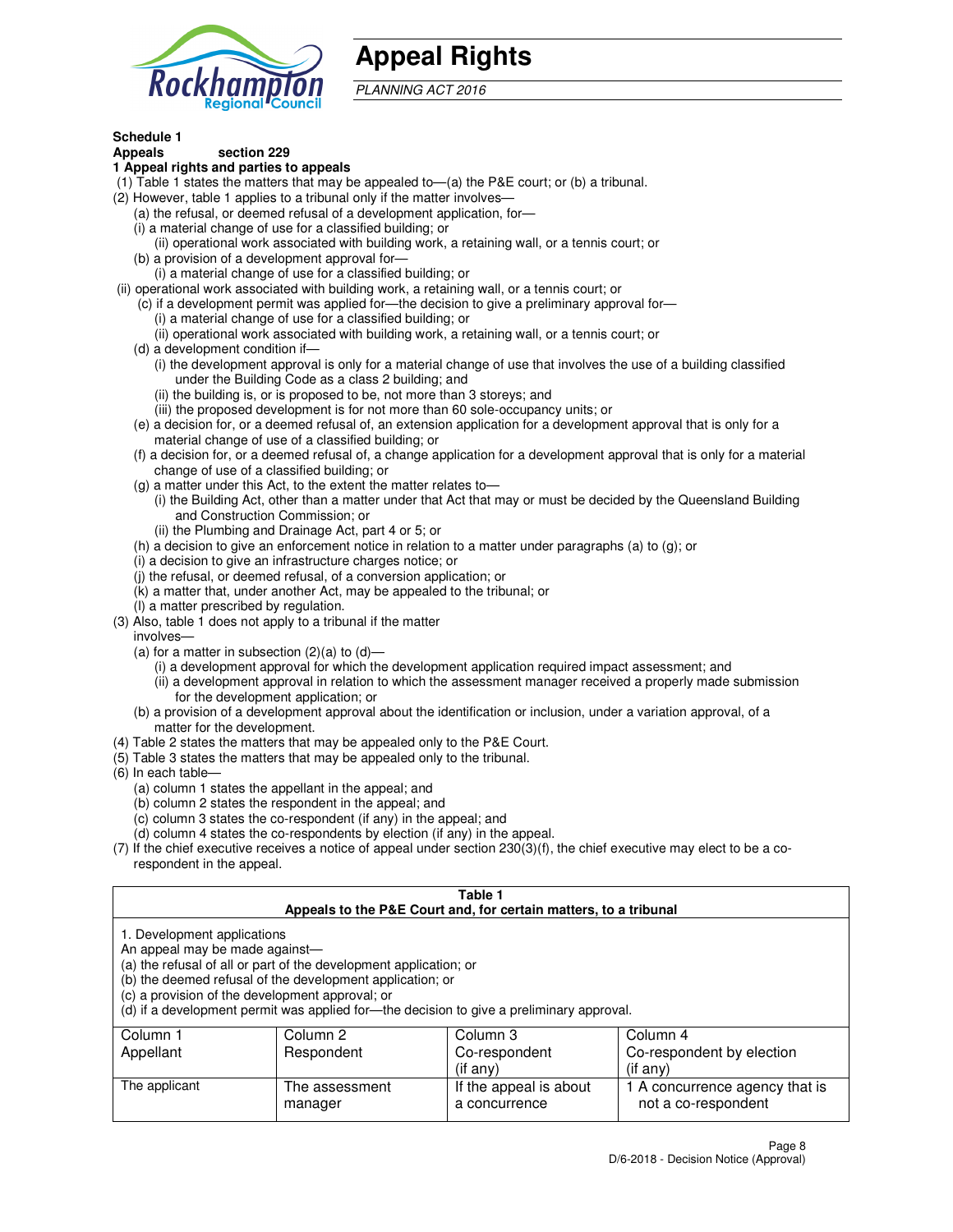| Table 1<br>Appeals to the P&E Court and, for certain matters, to a tribunal                                                                                                                             |                                                                                                                               |                                                                 |                                                                                                                                                                                                                                                                                                                                                 |
|---------------------------------------------------------------------------------------------------------------------------------------------------------------------------------------------------------|-------------------------------------------------------------------------------------------------------------------------------|-----------------------------------------------------------------|-------------------------------------------------------------------------------------------------------------------------------------------------------------------------------------------------------------------------------------------------------------------------------------------------------------------------------------------------|
|                                                                                                                                                                                                         |                                                                                                                               | agency's referral<br>response-the<br>concurrence agency         | 2 If a chosen Assessment<br>manager is the respondent-<br>the prescribed assessment<br>manager<br>3 Any eligible advice agency for<br>the application<br>4 Any eligible submitter for the<br>application                                                                                                                                        |
| 2. Change applications<br>An appeal may be made against-<br>(b) a deemed refusal of a change application.                                                                                               |                                                                                                                               |                                                                 | (a) a responsible entity's decision for a change application, other than a decision made by the P&E court; or                                                                                                                                                                                                                                   |
| Column 1<br>Appellant                                                                                                                                                                                   | Column <sub>2</sub><br>Respondent                                                                                             | Column <sub>3</sub><br>Co-respondent<br>(if any)                | Column 4<br>Co-respondent by election<br>(if any)                                                                                                                                                                                                                                                                                               |
| 1 The applicant<br>2 If the responsible<br>entity is the<br>assessment<br>manager-an<br>affected entity that<br>gave a pre-request<br>notice or response<br>notice                                      | The responsible<br>entity                                                                                                     | If an affected entity<br>starts the appeal-the<br>applicant     | 1 A concurrence agency for the<br>development application<br>2 If a chosen assessment<br>manager is the respondent-<br>the prescribed assessment<br>manager<br>3 A private certifier for the<br>development application<br>4 Any eligible advice agency for<br>the change application<br>5 Any eligible submitter for the<br>change application |
| 3. Extension applications<br>An appeal may be made against-                                                                                                                                             | (a) the assessment manager's decision about an extension application; or<br>(b) a deemed refusal of an extension application. |                                                                 |                                                                                                                                                                                                                                                                                                                                                 |
| Column 1<br>Appellant                                                                                                                                                                                   | Column <sub>2</sub><br>Respondent                                                                                             | Column <sub>3</sub><br>Co-respondent<br>(if any)                | Column 4<br>Co-respondent by election<br>(if any)                                                                                                                                                                                                                                                                                               |
| 1 The applicant<br>1<br>For a matter other<br>2<br>than a deemed<br>refusal of an<br>extension<br>application $-$ a<br>concurrence<br>agency, other than<br>the chief executive,<br>for the application | The assessment<br>manager                                                                                                     | If a concurrence<br>agency starts the<br>appeal - the applicant | If a chosen assessment<br>manager is the respondent $-$ the<br>prescribed assessment manager                                                                                                                                                                                                                                                    |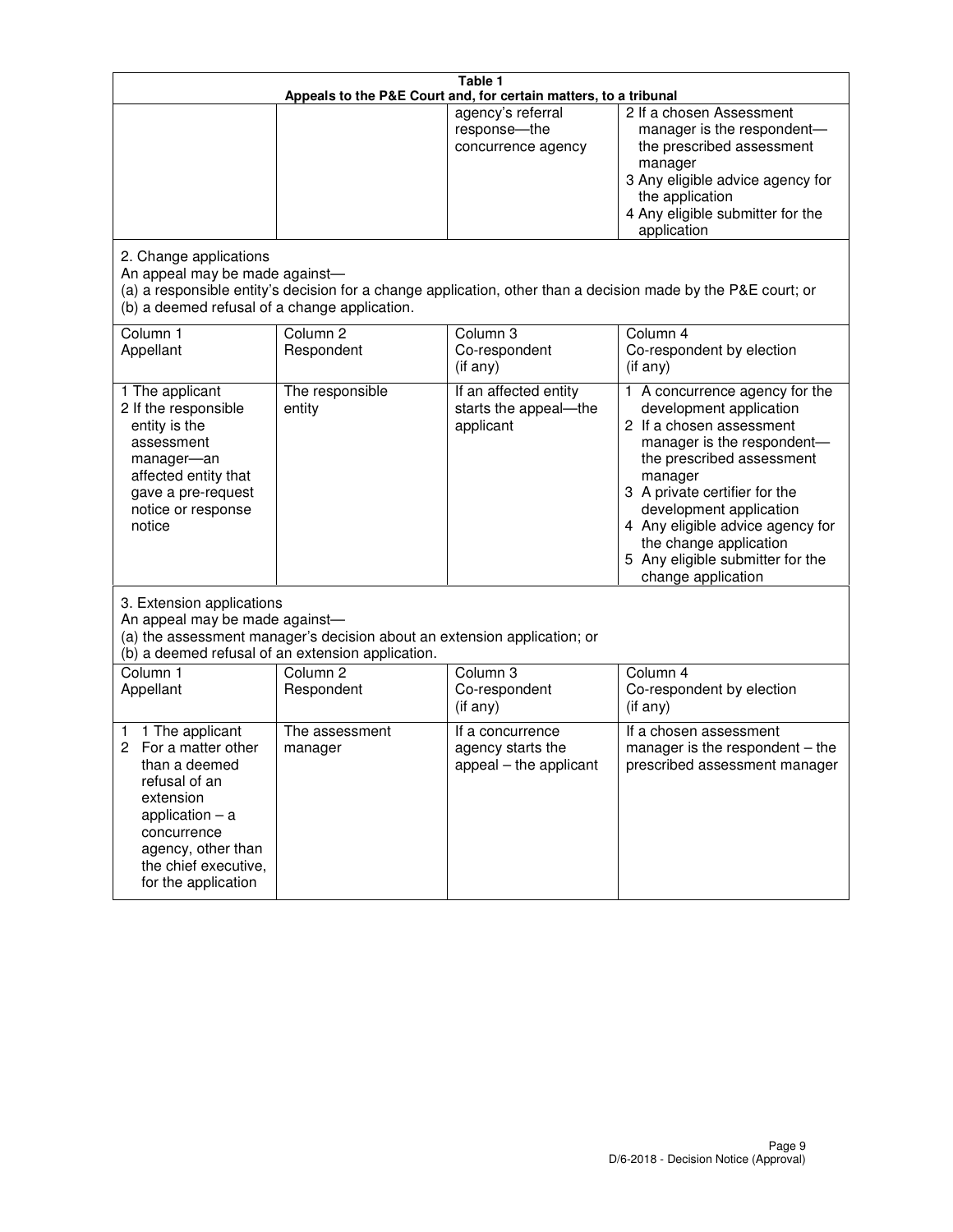#### **Table 1 Appeals to the P&E Court and, for certain matters, to a tribunal**

4. Infrastructure charges notices

An appeal may be made against an infrastructure charges notice on 1 or more of the following grounds

- a) The notice involved an error relating to
	- (i) The application of the relevant adopted charge; or
- Examples of errors in applying an adopted charge
	- The incorrect application of gross floor area for a non-residential development
	- Applying an incorrect 'use category', under a regulation, to the development
		- (i) The working out of extra demands, for section 120; or
		- (ii) An offset or refund; or
- b) The was no decision about an offset or refund; or
- c) If the infrastructure charges notice states a refund will be given the timing for giving the refund; or
- d) The amount of the charge is so unreasonable that no reasonable relevant local government could have imposed the amount.

| Column 1<br>Appellant                                    | Column 2<br>Respondent                                                    | Column 3<br>Co-respondent<br>$($ if any $)$ | Column 4<br>Co-respondent by election<br>$($ if any $)$ |
|----------------------------------------------------------|---------------------------------------------------------------------------|---------------------------------------------|---------------------------------------------------------|
| The person given the<br>Infrastructure charges<br>notice | The local government<br>that gave the<br>infrastructure charges<br>notice |                                             |                                                         |

5. Conversion applications

An appeal may be made against—

(a) the refusal of a conversion application; or

(b) a deemed refusal of a conversion application.

| Column 1<br>Appellant | Column 2<br>Respondent                                                  | Column 3<br>Co-respondent<br>$($ if any $)$ | Column 4<br>Co-respondent by election<br>$($ if any $)$ |
|-----------------------|-------------------------------------------------------------------------|---------------------------------------------|---------------------------------------------------------|
| The applicant         | The local government<br>to which the conversion<br>application was made |                                             |                                                         |

6. Enforcement notices

An appeal may be made against the decision to give an enforcement notice.

| Column 1<br>Appellant                      | Column 2<br>Respondent       | Column 3<br>Co-respondent<br>$($ if any $)$ | Column 4<br>Co-respondent by election<br>(if any)                                                                                                                          |
|--------------------------------------------|------------------------------|---------------------------------------------|----------------------------------------------------------------------------------------------------------------------------------------------------------------------------|
| The person given the<br>enforcement notice | The enforcement<br>authority |                                             | If the enforcement authority is<br>not the local government for<br>the premises in relation to which<br>the offence is alleged to have<br>happened-the local<br>government |

#### **Table 2 Appeals to the P&E Court only**

1. Appeals from tribunal

An appeal may be made against a decision of a tribunal, other than a decision under

section 252, on the ground of—

(a) an error or mistake in law on the part of the tribunal; or

(b) jurisdictional error.

| Column 1<br>Appellant                             | Column 2<br>Respondent                                    | Column 3<br>Co-respondent<br>$($ if any $)$ | Column 4<br>Co-respondent by election<br>$($ if any $)$ |
|---------------------------------------------------|-----------------------------------------------------------|---------------------------------------------|---------------------------------------------------------|
| A party to the<br>proceedings for the<br>decision | The other party to the<br>proceedings for the<br>decision | -                                           |                                                         |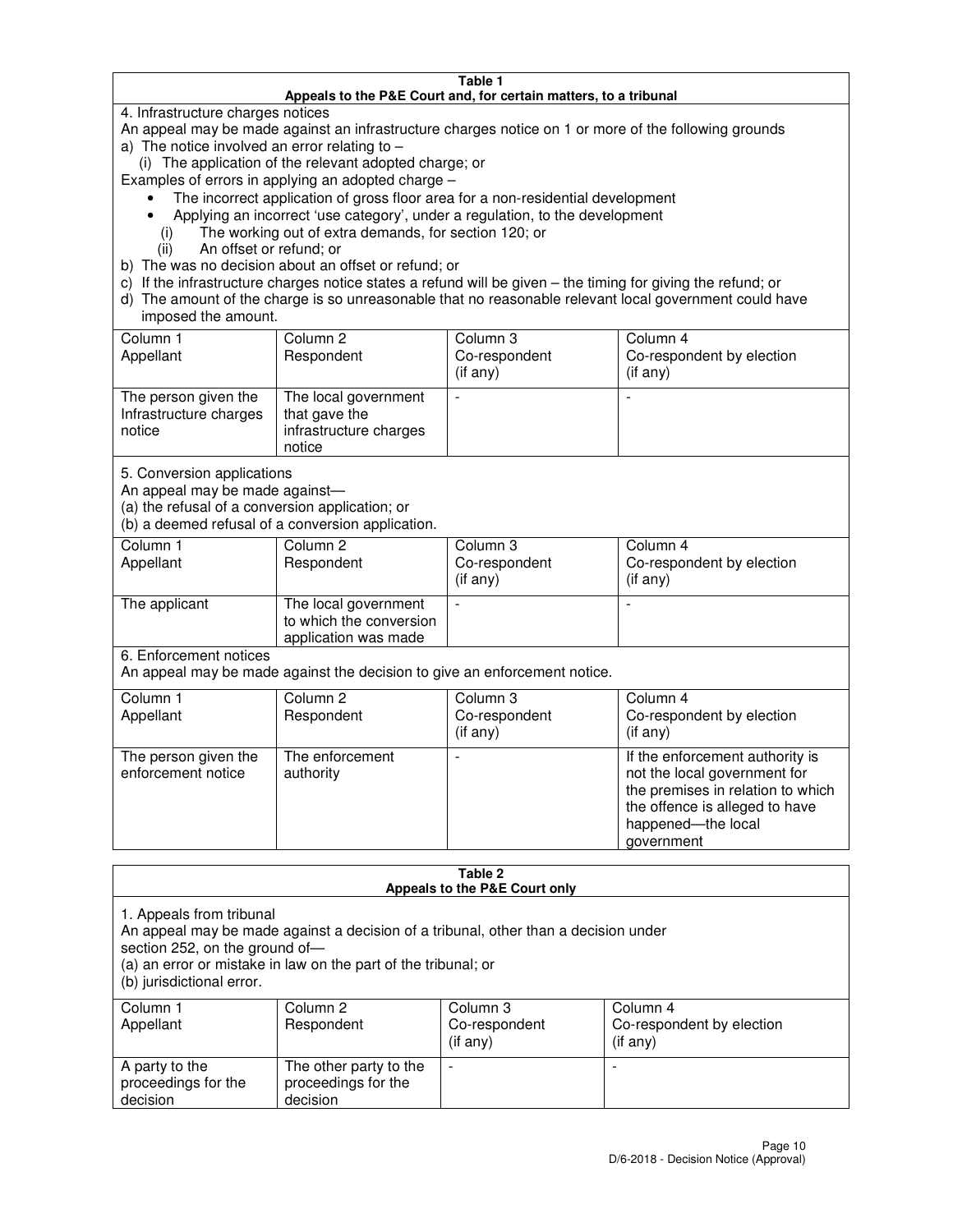#### **Table 2 Appeals to the P&E Court only**

2. Eligible submitter appeals

An appeal may be made against the decision to give a development approval, or an approval for a change application, to the extent that the decision relates to—

(a) any part of the development application for the development approval that required impact assessment; or (b) a variation request.

| Column 1<br>Appellant                                                                                                                                                                                                                                                                                                                                                                                              | Column <sub>2</sub><br>Respondent                                                                                          | Column 3<br>Co-respondent<br>(i f any)                                                                                    | Column 4<br>Co-respondent by election<br>(i f any)   |
|--------------------------------------------------------------------------------------------------------------------------------------------------------------------------------------------------------------------------------------------------------------------------------------------------------------------------------------------------------------------------------------------------------------------|----------------------------------------------------------------------------------------------------------------------------|---------------------------------------------------------------------------------------------------------------------------|------------------------------------------------------|
| 1 For a development<br>application-an<br>eligible submitter for<br>the development<br>application<br>2 For a change<br>application-an<br>eligible submitter for<br>the change<br>application                                                                                                                                                                                                                       | 1 For a development<br>application-the<br>assessment<br>manager<br>2 For a change<br>application-the<br>responsible entity | 1 The applicant<br>2 If the appeal is<br>about a concurrence<br>agency's referral<br>response---the<br>concurrence agency | Another eligible<br>submitter for the<br>application |
| 3. Eligible submitter and eligible advice agency appeals<br>An appeal may be made against a provision of a development approval, or failure to<br>include a provision in the development approval, to the extent the matter relates to-<br>(a) any part of the development application or the change application, for the development approval, that<br>required impact assessment; or<br>(b) a variation request. |                                                                                                                            |                                                                                                                           |                                                      |
| Column 1<br>Appellant                                                                                                                                                                                                                                                                                                                                                                                              | Column <sub>2</sub><br>Respondent                                                                                          | Column 3<br>Co-respondent<br>(if any)                                                                                     | Column 4<br>Co-respondent by election<br>$(if$ any)  |
| 1 For a development<br>application-an<br>eligible submitter for<br>the development                                                                                                                                                                                                                                                                                                                                 | 1 For a development<br>application-the<br>assessment<br>manager                                                            | 1 The applicant<br>2 If the appeal is<br>about a concurrence<br>agency's referral                                         | Another eligible submitter for the<br>application    |

response—the concurrence agency

change application 4. Compensation claims

application 2 For a change application—an eligible submitter for

the change application 3 An eligible advice agency for the development application or

An appeal may be made against—

(a) a decision under section 32 about a compensation claim; or

2 For a change application—the responsible entity

(b) a decision under section 265 about a claim for compensation; or

(c) a deemed refusal of a claim under paragraph (a) or (b).

| Column 1<br>Appellant                      | Column 2<br>Respondent                                 | Column 3<br>Co-respondent<br>(if any) | Column 4<br>Co-respondent by election<br>(if any) |
|--------------------------------------------|--------------------------------------------------------|---------------------------------------|---------------------------------------------------|
| A person dissatisfied<br>with the decision | The local<br>government to which<br>the claim was made |                                       |                                                   |
| 5. Registered premises                     |                                                        |                                       |                                                   |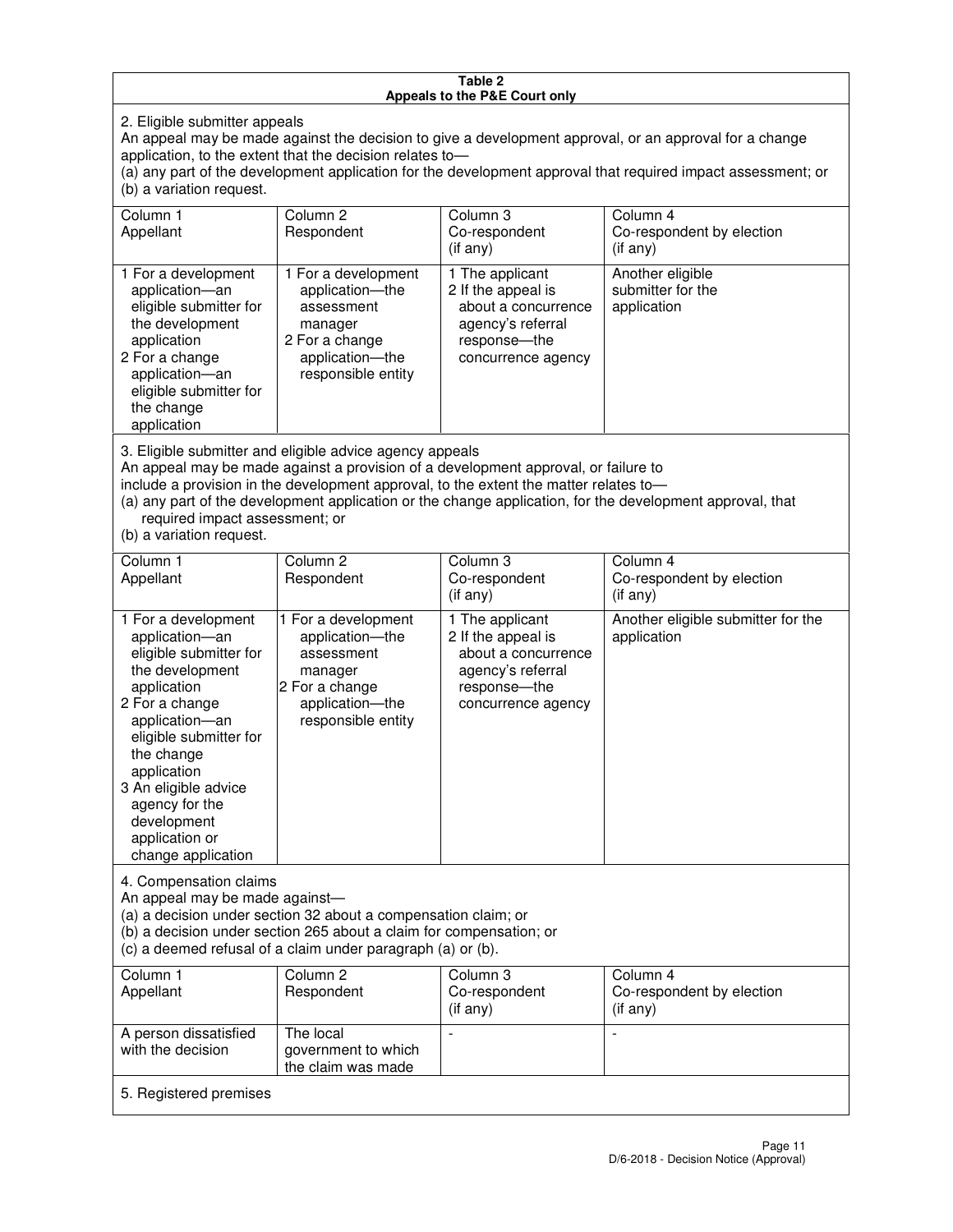| Table 2<br>Appeals to the P&E Court only                                                                                                                                                                                                                                                                             |                                   |                                       |                                                                                                                                                                             |  |
|----------------------------------------------------------------------------------------------------------------------------------------------------------------------------------------------------------------------------------------------------------------------------------------------------------------------|-----------------------------------|---------------------------------------|-----------------------------------------------------------------------------------------------------------------------------------------------------------------------------|--|
| An appeal may be made against a decision of the Minister under chapter 7, part 4.                                                                                                                                                                                                                                    |                                   |                                       |                                                                                                                                                                             |  |
|                                                                                                                                                                                                                                                                                                                      |                                   |                                       |                                                                                                                                                                             |  |
| Column 1<br>Appellant                                                                                                                                                                                                                                                                                                | Column <sub>2</sub><br>Respondent | Column <sub>3</sub><br>Co-respondent  | Column <sub>4</sub><br>Co-respondent by election                                                                                                                            |  |
|                                                                                                                                                                                                                                                                                                                      |                                   | (if any)                              | (if any)                                                                                                                                                                    |  |
| 1 A person given a<br>decision notice about<br>the decision<br>2 If the decision is to<br>register premises or<br>renew the<br>registration of<br>premises-an owner<br>or occupier of<br>premises in the<br>affected area for the<br>registered premises<br>who is dissatisfied<br>with the decision                 | <b>The Minister</b>               |                                       | If an owner or occupier starts the<br>appeal – the owner of the<br>registered premises                                                                                      |  |
| 6. Local laws<br>An appeal may be made against a decision of a local government, or conditions applied,<br>under a local law about-<br>(a) the use of premises, other than a use that is the natural and ordinary consequence of prohibited<br>development; or<br>(b) the erection of a building or other structure. |                                   |                                       |                                                                                                                                                                             |  |
| Column 1                                                                                                                                                                                                                                                                                                             | Column <sub>2</sub>               | Column 3                              | Column $\overline{4}$                                                                                                                                                       |  |
| Appellant                                                                                                                                                                                                                                                                                                            | Respondent                        | Co-respondent<br>(if any)             | Co-respondent by election<br>(if any)                                                                                                                                       |  |
| A person who-<br>(a) applied for the<br>decision; and<br>(b) is dissatisfied with<br>the decision or<br>conditions.                                                                                                                                                                                                  | The local government              |                                       |                                                                                                                                                                             |  |
| Table 3                                                                                                                                                                                                                                                                                                              |                                   |                                       |                                                                                                                                                                             |  |
| Appeals to the tribunal only<br>1. Building advisory agency appeals<br>An appeal may be made against giving a development approval for building work to the extent the building<br>work required code assessment against the building assessment provisions.<br>Column <sub>2</sub><br>Column 4                      |                                   |                                       |                                                                                                                                                                             |  |
| Column 1<br>Appellant                                                                                                                                                                                                                                                                                                | Respondent                        | Column 3<br>Co-respondent<br>(if any) | Co-respondent by election<br>(if any)                                                                                                                                       |  |
| A building advisory<br>agency for the<br>development application<br>related to the approval                                                                                                                                                                                                                          | The assessment<br>manager         | The applicant                         | 1 A concurrence agency for the<br>development application<br>related to the approval<br>2 A private certifier for the<br>development application<br>related to the approval |  |
| 3. Certain decisions under the Building Act and the Plumbing and Drainage Act<br>An appeal may be made against a decision under-<br>(a) the Building Act, other than a decision made by the Queensland Building and Construction Commission; or<br>(b) the Plumbing and Drainage Act, part 4 or 5.                   |                                   |                                       |                                                                                                                                                                             |  |
| Column 1<br>Appellant                                                                                                                                                                                                                                                                                                | Column <sub>2</sub><br>Respondent | Column 3<br>Co-respondent<br>(if any) | Column 4<br>Co-respondent by election<br>(if any)                                                                                                                           |  |